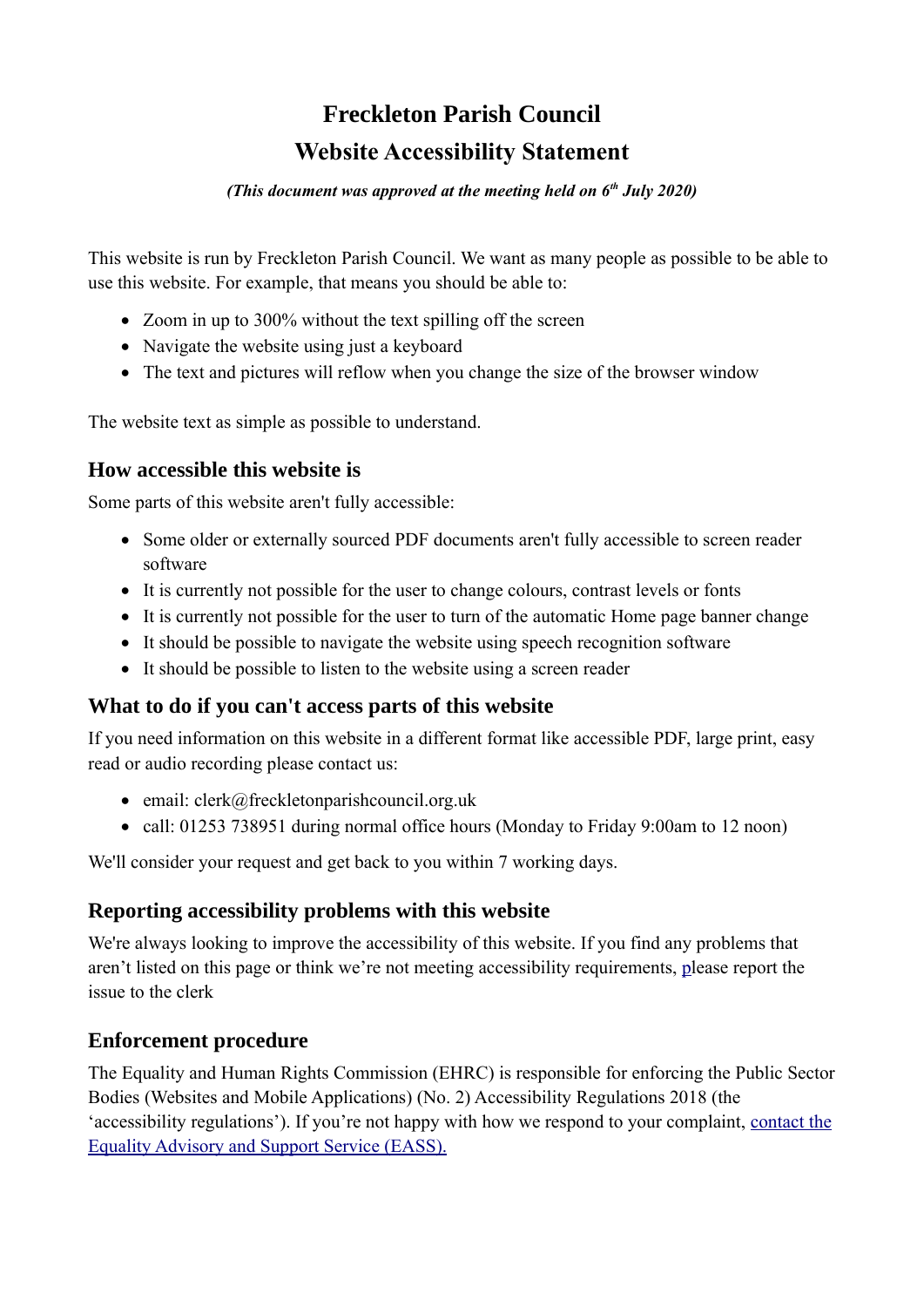#### **Contact us by phone or visiting us in person**

Appointments can be made to visit Freckleton Parish Council by contacting the Clerk.

#### **Technical information about this website's accessibility**

Freckleton Parish Council is committed to making its website accessible, in accordance with the Public Sector Bodies (Websites and Mobile Applications) (No. 2) Accessibility Regulations 2018.

This website is not yet fully compliant with the [Web Content Accessibility Guidelines version 2.1](https://www.w3.org/TR/WCAG21/) standards.

### **Non accessible content**

The content listed below is non-accessible for the following reasons.

### **Content that's not within the scope of the accessibility regulations**

#### **PDFs and other documents**

Some of our older PDFs and documents don't meet accessibility standards - for example, they may not be structured so they're accessible to a screen reader. This doesn't meet WCAG 2.1 success criterion 4.1.2 (name, role value).

The accessibility regulations don't require us to fix PDFs or other documents published before 23 September 2018 if they're not essential to providing our services.

Any new PDFs or other documents we publish will meet accessibility standards with the possible exception of externally provided documents on the noticeboard.

#### **How we tested this website**

This website was last tested in June 2020. The test was carried out by Sabretech Associates Ltd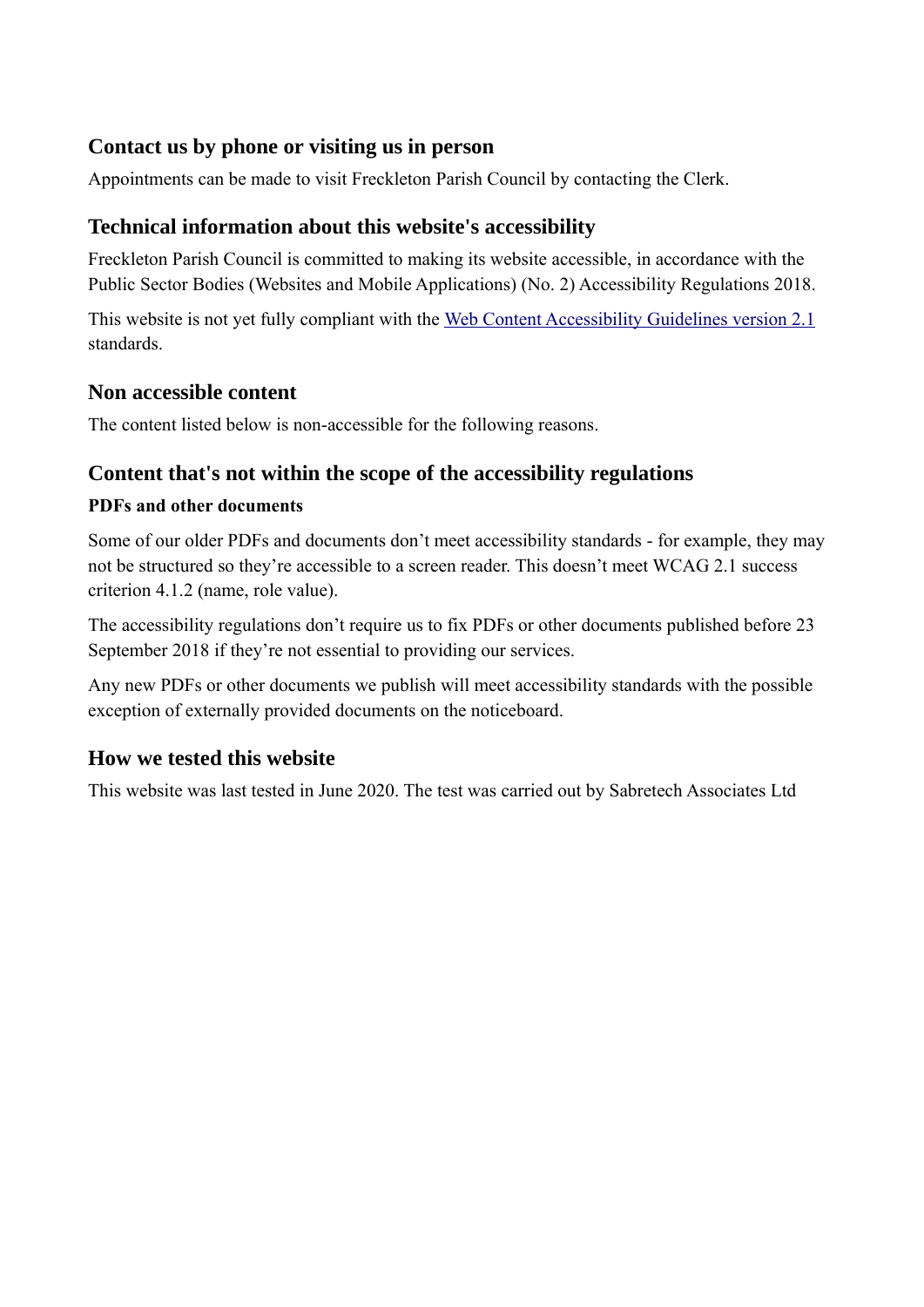## **Appendix A WCAG Checklist**

**Please see this link for notes and guidance on this list:** <https://www.wuhcag.com/wcag-checklist/>

# **WCAG 2.0 checklist Level A (Beginner)**

- **1.1.1 Non-text Content** Images contain ALT text.
- **1.2.1 Audio-only and Video-only (Pre-recorded)** There is no audio or video

**1.2.2 – Captions (Pre-recorded)** There is no audio or video

**1.2.3 – Audio Description or Media Alternative (Pre-recorded)** There is no audio or video

**1.3.1 – Info and Relationships** Pages are structured logically and separated by headings and subheadings using HTML header tags

- **1.3.2 Meaningful Sequence** Content on pages is presented in a meaningful sequence. This includes navigation menus separate from content, paragraphs used in order, headings to show importance.
- **1.3.3 Sensory Characteristics** No sounds are used

**1.4.1 – Use of Colour** Content doesn't rely on colour. There is no option to change colour or contrast

**1.4.2 – Audio Control** There is no audio or video

**2.1.1 – Keyboard** Website is accessible by keyboard only

**2.1.2 – No Keyboard Trap** Website can be navigated by keyboard and is controllable by tab and arrow keys.

- **2.2.1 Timing Adjustable** There is no time restricted content
- **2.2.2 Pause, Stop, Hide** There is no moving content
- **2.3.1 Three Flashes or Below** No content flashes more than 3 times per second
- **2.4.1 Bypass Blocks** There is a "skip to content" link on every page
- **2.4.2 Page Titled** The website uses clear and helpful page titles

**2.4.3 – Focus Order** Each page has a sensible focus order and can be navigated through by using the tab key

**2.4.4 – Link Purpose (In Context)** From 2018, links on the website are clear from the link text and surrounding content. Prior to 2018 the links for meeting minutes are not as clear.

**3.1.1 – Language of Page** Each page has a language assigned (en)

**3.2.1 – On Focus** Elements do not change when they receive focus

- **3.2.2 On Input** There are no input elements
- **3.3.1 Error Identification** There are no forms
- **3.3.2 Labels or Instructions** There are no forms
- **4.1.1 Parsing** There are no known code errors
- **4.1.2 Name, Role, Value** There are no forms

# **WCAG 2.0 checklist Level AA (Intermediate)**

**1.2.4 – Captions (Live)** There is no audio or video

**1.2.5 – Audio Description (Pre-recorded)** There is no audio or video

**1.4.3 – Contrast (Minimum)** The contrast of dark text on white background passes the minimum requirements of 4.5:1. The is no option to change the colours or contrast.

**1.4.4 – Resize Text** Text can be resized to 300% without loss of function

**1.4.5 – Images of Text** There are no images of text

**2.4.5 – Multiple Ways** Pages can be found using the navigation bar and links in content. No search facility or sitemap is provided

- **2.4.6 Headings and Labels** Informative headings and sub-headings are used throughout
- **2.4.7 Focus Visible** Keyboard focus is visible by using outline, underlines or colour
- **3.1.2 Language of Parts** Language cannot be changed